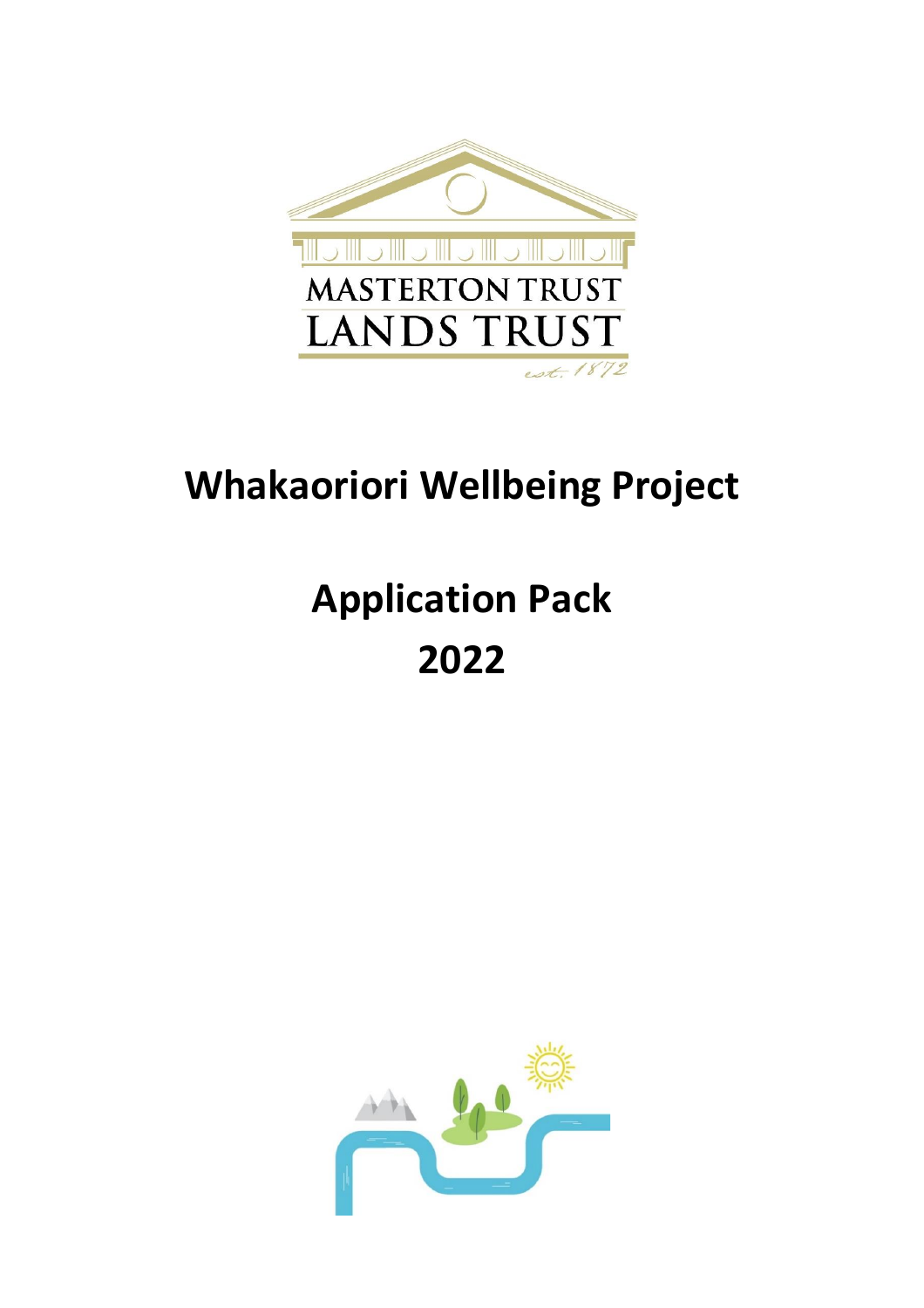## **Introduction**

Kia ora and thank you for your interest in the Whakaoriori Wellbeing Project developed by Masterton Trust Lands Trust and Whakaoriori Kāhui Ako Wellbeing Advisory Group.

This project is seeking to develop the social competence of the young people in our rohe. Funding is available to schools and early childhood education centres (ECEs) across the Masterton district.

In this application pack you will find a discussion on what building social competence means, the grant eligibility criteria, and an application form.

| There are three application close-off dates in 2022: 30 <sup>th</sup> April 2022 |                               |
|----------------------------------------------------------------------------------|-------------------------------|
|                                                                                  | 31 <sup>st</sup> July 2022    |
|                                                                                  | 31 <sup>st</sup> October 2022 |

If you have any questions, please do not hesitate to contact the Whakaoriori Wellbeing Project Coordinator:

Maria Mckenzie [marialmck@gmail.com](mailto:marialmck@gmail.com) Ph. 021 612 167

## **Background**

The MTLT education sector significant project funding strategy was introduced in November 2019. It signalled a significant shift away from traditional methods of funding and a move towards a global investment approach, channelling a large amount of education funding towards one significant education project. This is in line with the Trust's six-year strategic plan which was adopted in June 2019.

A project Advisory Group was established in November 2019 including representation from the MTLT Education Committee, Boards of Trustees, Health and Community, and the Whakaoriori Kāhui Ako, to provide governance and management for the project, develop and submit an education sector funding proposal, and implement, monitor, manage and report on the project.

The resultant Whakaoriori Wellbeing Project was launched to schools and ECEs across the MTLT district and within the Whakaoriori Kāhui Ako in November 2020. The intention was to provide schools and ECEs the opportunity to implement evidence-based programmes; and based on evidence of their effectiveness over time the Trust would then consider focusing its funding scope into one or more major programmes post 2022.

Despite the significant impact of the Covid-19 pandemic, six programmes received funding in 2020 and 2021, involving 13 local schools and ECEs.

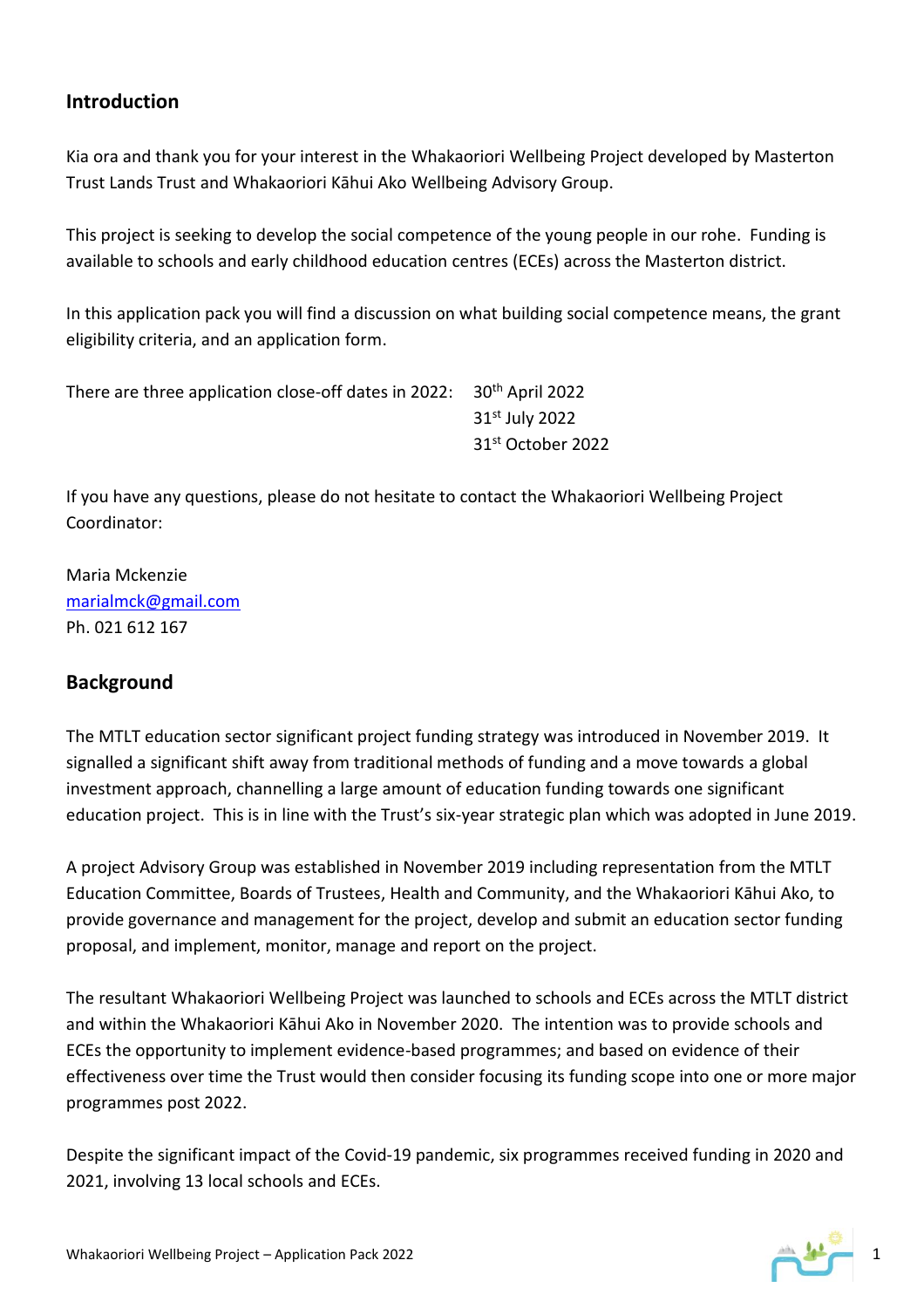## **Social competency**

Social competence is the skillset that relates to the social, emotional, cognitive and behavioural skills required to handle social interactions effectively. If someone has social competence they have the ability to understand others' perspectives in social situations, learn from past experiences, and apply that learning to future social interactions.

Social competence includes knowing what is expected for social interactions, such as making eye contact, taking turns, listening to others, not being aggressive; understanding or 'reading' other people's facial expressions and gestures; recognising emotions in others and oneself; and being able to communicate effectively with others, including family members, peers and adults.

Social competence refers to a person's ability to get along with other people. A child's social competence is affected by how well they can communicate with their peers and with adults.

A young person's view of themselves in relation to their family, peers, and the wider world also affects their social competence.

Low social competency skills can manifest in a range of negative behaviours. For example, children with aggressive and hostile behaviours will negatively influence their ability to form relationships and sustain interpersonal interactions. Aggressive and hostile children tend to have deficiencies in social information-processing, and employ inappropriate social problem-solving strategies to social situations. They also tend to search for fewer facts in a social situation and pay more attention to the aggressive social interactions presented in an interaction. Children with perceptual deficits do not perceive the environment appropriately and may interpret interpersonal interactions inaccurately. They also have difficulty reading social cues, facial expressions and body gestures.

Strong social competency skills give young people a better chance at educational achievement and increase wellbeing, which is why this funding has been allocated.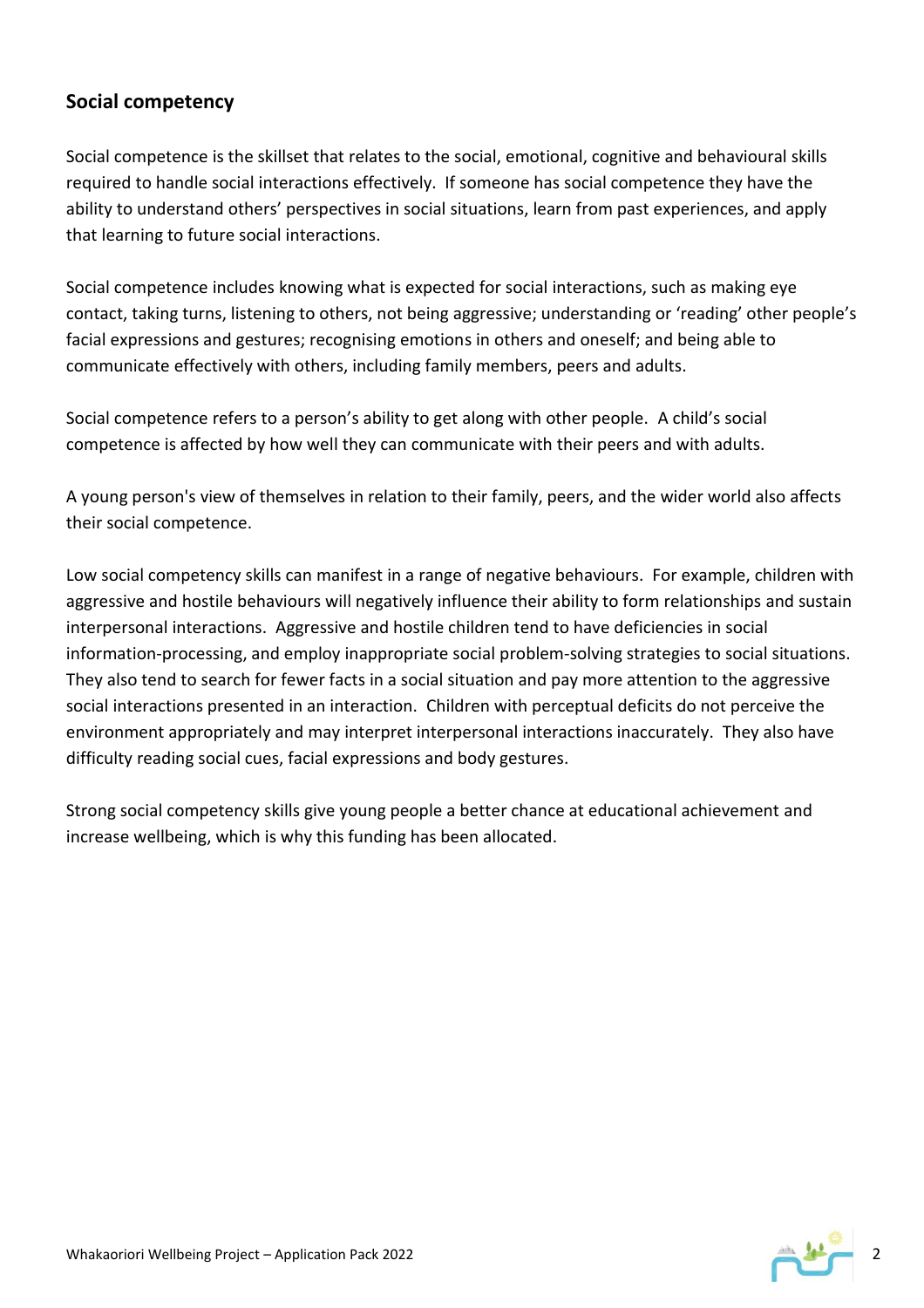## **Programme/grant eligibility criteria**

- **1. Applicant options.** At least one named applicant must be located within the Masterton Trust Lands Trust district.
	- a) A single school or ECE; or
	- b) A partnership of schools and/or ECEs; or *If applying for a partnership, applicants will be required to demonstrate how they will work collaboratively and how they will demonstrate a transitional relationship.*
	- c) A group of schools and/or ECEs.
- **2. Social competence.** The programme should relate to a specific facet of social competence (see above for more detail).
- **3. Commitment.** Applicants must demonstrate commitment to active participation and have sufficient capacity to participate meaningfully during the term of the programme.
- **4. Community involvement.** Applicants must demonstrate that there will be involvement from the school or ECE community, e.g. parents, caregivers and whānau.
- **5. Evidence based.** MTLT is taking an evidence-based approach to this funding. The programme should draw on evidence/literature to show its efficacy and demonstrate evidence-based, or at least logical, links between inputs (costs and time), activities, and short, medium and long-term outcomes. It should not be a programme to trial new ideas or develop new programmes. Each school or ECE will adapt evidence based initiatives as part of best practice anyway.
- **6. Measurable.** There should be specific outcomes that can be measured to evaluate the programme's impact on social competency over the 12–24 month term of the programme (noting that student achievement can be challenging to lift over a short timeframe). At a minimum, this would require applicants to survey the students before the programme starts, during, and after with questions that directly relate to the facet of social competence that is being developed. MTLT recommend the NZCER Wellbeing@School data as a baseline measurement. Applicants may choose to use alternative data sources, but this resource is free, evidence-based and is part of the Kāhui Ako work anyway.
- **7. Age appropriate.** The programme is demonstrated to be appropriate for the age groups involved. All age groups will be accepted however the Whakaoriori Wellbeing Project has a particular focus on young people who are transitioning from early childhood education to new entrants, or year eights who are transitioning to year nine. Transition points between education providers have widely been established as a time when students are at a higher level of risk of disengaging from education, and by building social competency we can mitigate some of this risk.
- **8. Maori achievement**. As part of the Trust's commitment to Te Tiriti o Waitangi, data is gathered specifically on Maori achievement.

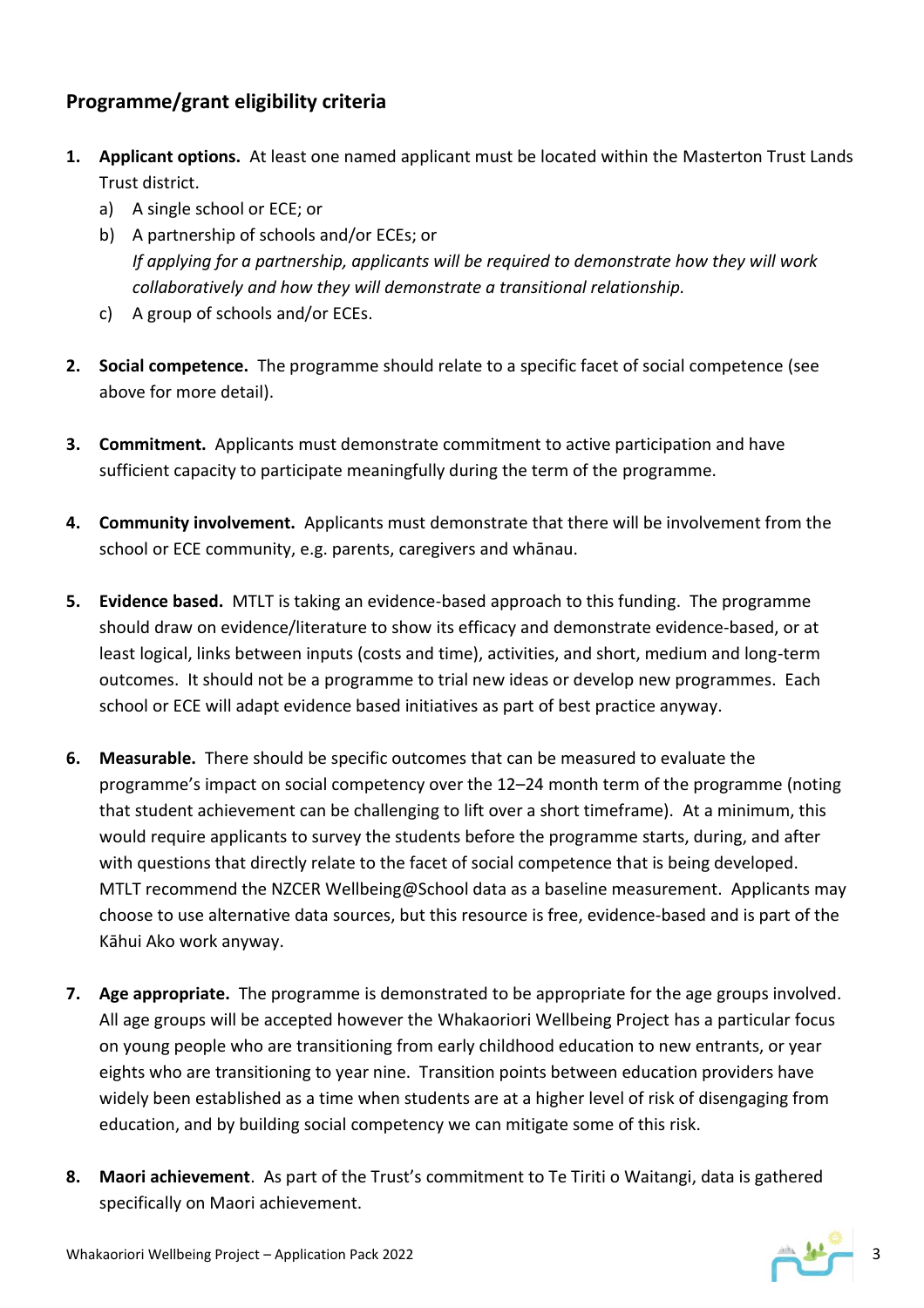## **Examples of potential programmes**

Below are some existing programmes, that may guide you and inform your own application.

## **Zones of Regulation**

Zones of Regulation is a curriculum, designed to foster self-regulation and emotional competence. The programme helps individuals recognise their feelings and use tools and strategies to regulate them. Zones of Regulation consists of lessons that explore and teach children about their emotions, how to identify feelings, what their personal triggers are and then how to self-regulate. There are four 'Zones' represented by different colours. In the activities, children learn how to use strategies or tools to stay in a zone or move from one to another. Children explore calming techniques, cognitive strategies, sensory support, how to read others' facial expressions and develop an insight into events that trigger their less regulated states that impact on their social interactions. More information: zonesofregulation.com

## **Quality Circle Time**

Quality Circle Time (QCT) is a commonly used approach, across primary schools in particular, for children to practise social and emotional competencies.

QCT is a child-friendly approach encouraging the practise of socio-emotional skills in an inclusive, caring and democratic climate. A variable number of individuals can participate in a circle, which helps everyone to be of equal status and encourages all to participate. It lends itself efficiently to practicing skills such as speaking, listening, turn-taking, problem-solving, and enjoying and appreciating each other's company. Some of these skills are key elements of socio-emotional effectiveness. By planning structured and appropriate circle time sessions within a safe and supportive setting, children can participate in stage-appropriate tasks, games and discussions to help develop their self-esteem, selfconfidence, emotional literacy and social skills, thereby impacting upon their overall level of socioemotional competence.

More information: circle-time.co.uk

## **The Resilience Project**

The Resilience Project's School Partnership Programme supports the wellbeing of the whole school community and builds a positive school culture. It aims to:

- Engage staff through professional development presentations, teamed with resources and activities which develop a consistent language and approach.
- Inspire students across all year levels through the delivery of highly engaging presentations.
- Empower parents and carers with presentations that provide practical strategies to help build their children's resilience, and improve their own wellbeing.
- Support the ongoing practise of mental health strategies in the classroom with year level specific lesson plans outlined in Teacher Resource and individual Student Journals.

In 2019, The University of Melbourne conducted an independent evaluation of The Resilience Project School Programme and the behavioural changes achieved in relation to gratitude, empathy and

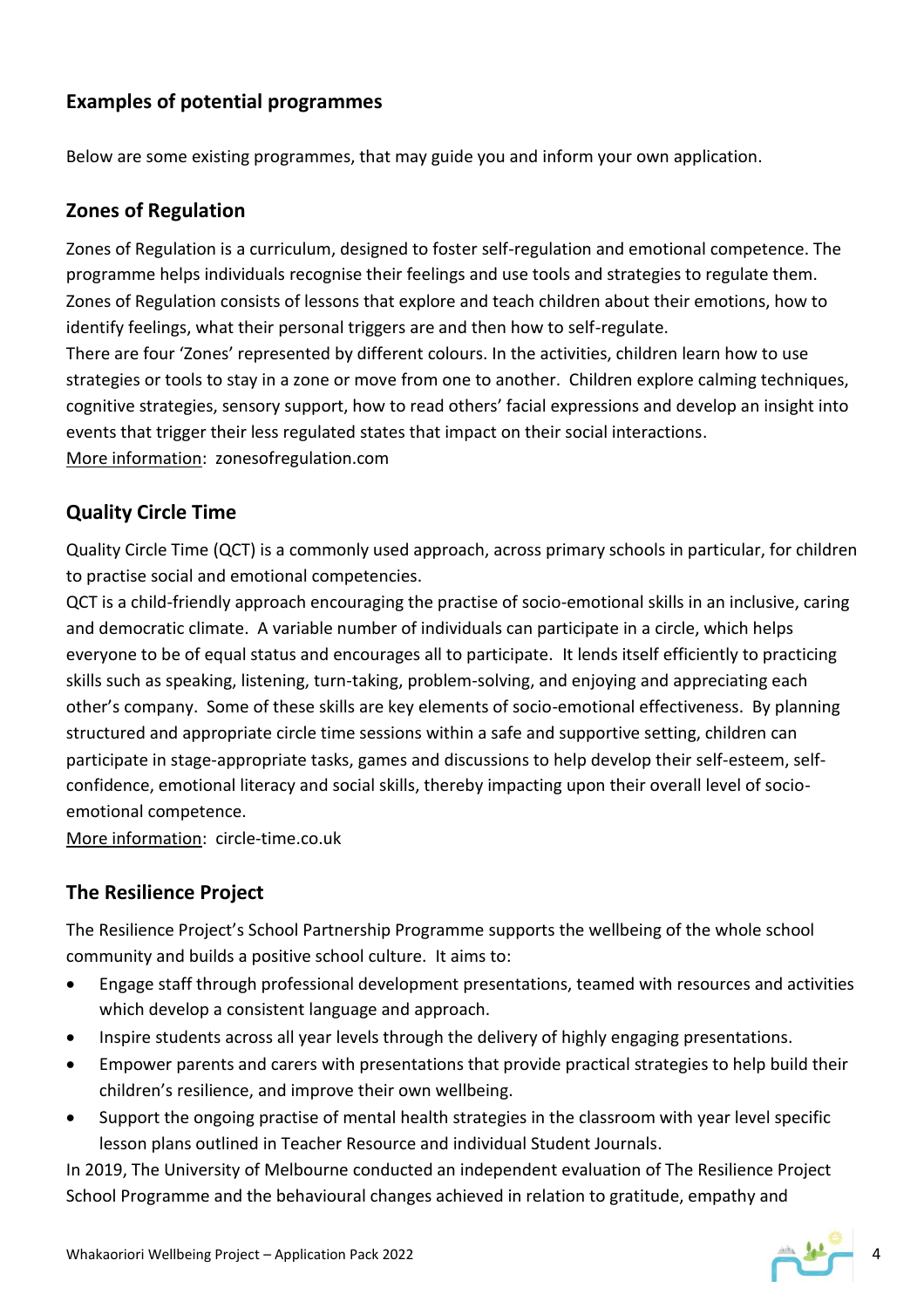mindfulness. The University of Melbourne evaluation indicated that the programme benefits arose from both the programme content and the style of delivery. The variety helped many children engage with lessons and each other.

More information: theresilienceproject.com.au/2022-school-partnership-program

## **FRIENDS Programme**

The FRIENDS programme has two different courses - 'Fun FRIENDS' and 'My FRIENDS Youth'. Both of these courses focus on building social competency, as well as other desired traits. The FRIENDS programme requires a license with the parent-company, and involves upskilling of the facilitators (these can be teachers, parents, etc) and then workshops with the tauira. There is substantial evidence that demonstrates the efficacy of these programmes.

More information: friendsresilience.org

## **Roots of Empathy**

The Roots of Empathy programme is aimed at children aged 5-13 (and sits alongside the Seeds of Empathy programme aimed at children under 5), and involves a local parent and infant who visits the classroom to observe the baby's development and to label the baby's feelings. Independent research has verified the efficacy of this type of programme, and there is a New Zealand branch. More information: rootsofempathy.org

## **Rock and Water**

The Rock and Water programme is a play-based programme which teaches social competency skills. Developed internationally, but with a New Zealand arm, this programme seeks to teach young people the pro-social skills needed for successful development through the use of games, physical education, etc. Rock and Water train teachers, parents/caregivers, on how to use the programme, and then it can be implemented into the curriculum. The programme is made up of exercises and activities that can be easily adapted to suit many ages. Research has identified that this programme is effective in developing the social competency skills that this grant is addressing.

More information: rockandwater.co.nz

## **ENGAGE (Enhancing Neuro-behavioural Gains with the Aid of Games and Exercise)**

### Self-Regulation Programme for Improved Life-Course Outcomes

This programme helps build teacher capability in supporting self-regulation development. It works closely with teachers to tailor an approach that focusses on children with identified emotional, behavioural and cognitive learning support needs, fits with existing classroom activities and routines, and builds on the positive developmental practices that are already happening in the classroom. It also helps teachers and schools to support whānau capability for positive self-regulation outcomes. ENGAGE is also delivered to children in ECE settings, which provides an opportunity for primary schools and ECEs to deliver a consistent approach that helps support developmental progress across the school transition. More information: pubmed.ncbi.nlm.nih.gov/24735230/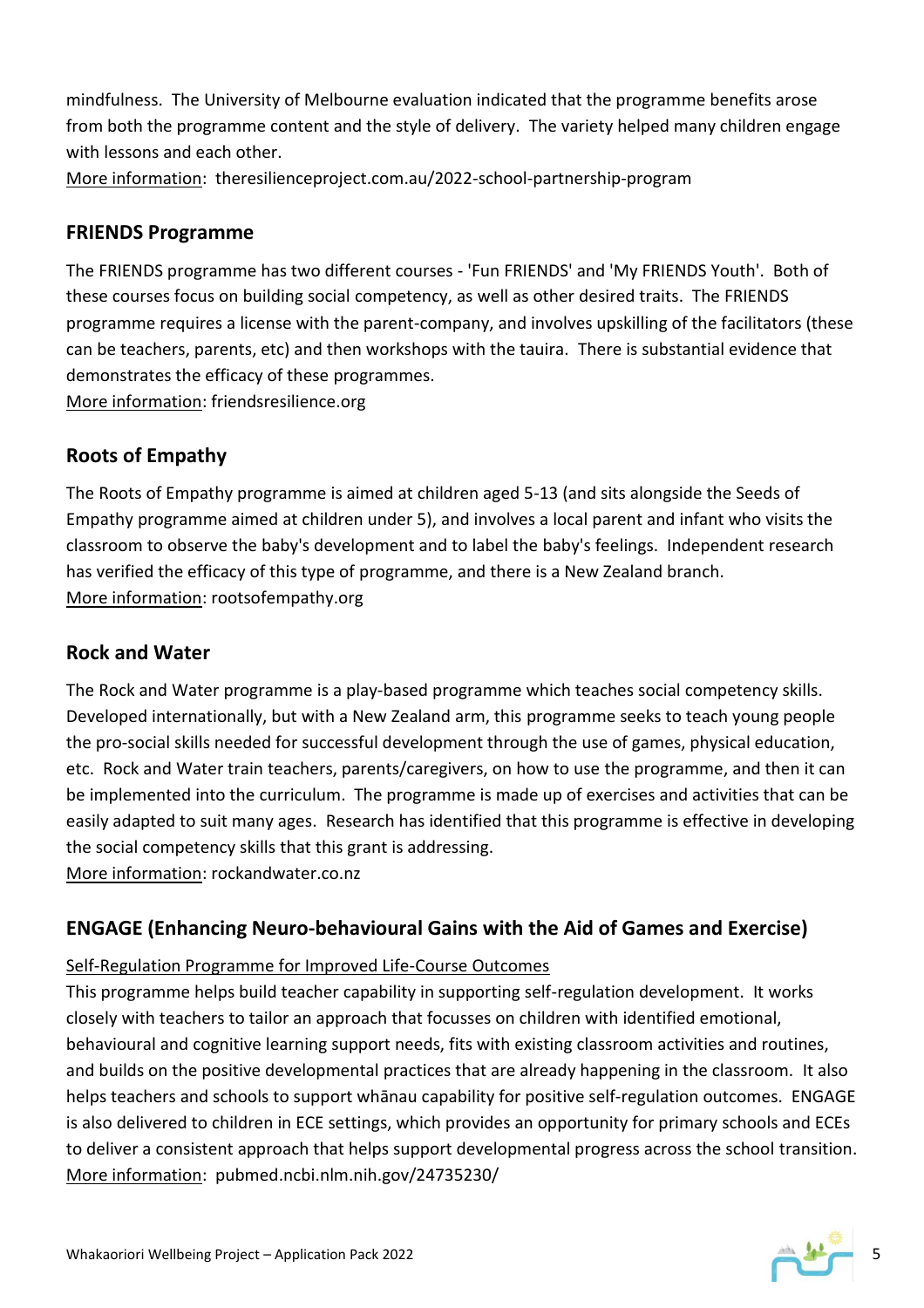

## **Whakaoriori Wellbeing Project Application Form**

| <b>Section One - Applicants</b>                                                                                           |        |  |
|---------------------------------------------------------------------------------------------------------------------------|--------|--|
| Name of the education provider/s applying for the funding.                                                                |        |  |
|                                                                                                                           |        |  |
|                                                                                                                           |        |  |
|                                                                                                                           |        |  |
| If there is more than one provider applying, please confirm and describe your                                             | Yes/No |  |
| collaborative or transition relationship.                                                                                 |        |  |
|                                                                                                                           |        |  |
|                                                                                                                           |        |  |
|                                                                                                                           |        |  |
|                                                                                                                           |        |  |
| Commitment.                                                                                                               | Yes/No |  |
| Does any applicant have any projects that are ongoing which could impact on their ability                                 |        |  |
| to commit to this programme?<br>How does the programme fit with the strategic plan and other initiatives in the school or |        |  |
| ECE?                                                                                                                      |        |  |
|                                                                                                                           |        |  |
|                                                                                                                           |        |  |
|                                                                                                                           |        |  |
|                                                                                                                           |        |  |
|                                                                                                                           |        |  |
| <b>Section Two - Programme</b>                                                                                            |        |  |
| Programme.<br>What programme are you proposing to implement? Please detail what the programme is.                         |        |  |
|                                                                                                                           |        |  |
|                                                                                                                           |        |  |
|                                                                                                                           |        |  |
|                                                                                                                           |        |  |
| Social competence.                                                                                                        |        |  |
| How does this programme build social competence?                                                                          |        |  |

**Evidence.** What is the evidence/literature to show its efficacy?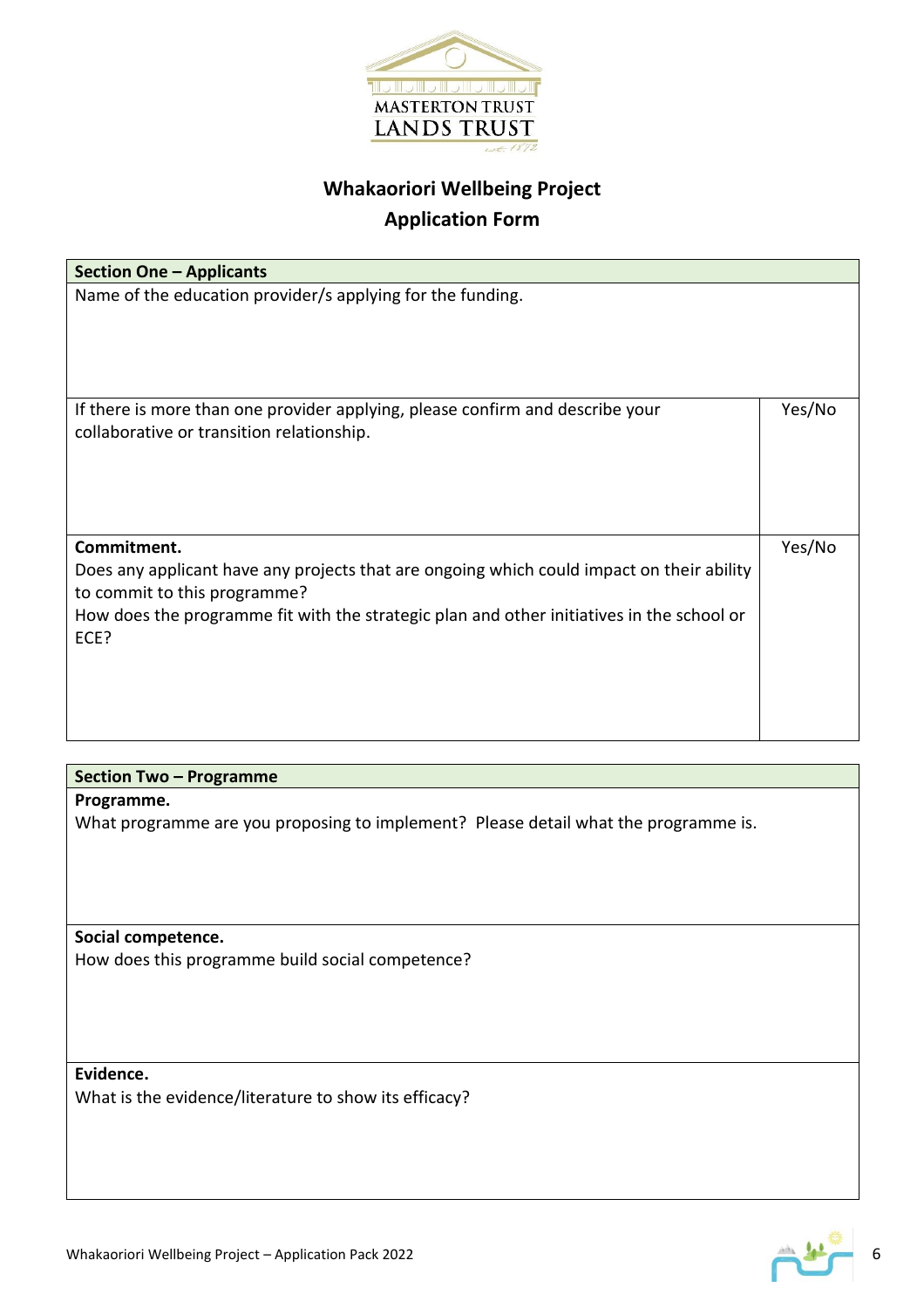#### **Outcomes.**

Please detail the short-term, medium-term, and long-term outputs and outcomes of the programme.

#### **Measurable.**

How will you measure changes in social competency? What security and privacy measures have you taken, or will you take, to ensure that the data collected is managed in a secure way?

#### **Timeframe.**

What is the timeframe of this programme? Is there evidence that this period of time will be sufficient to see the desired outcomes?

#### **Community involvement.**

How will this programme demonstrate involvement from the school or ECE community, e.g. parents, caregivers and whānau?

#### **Sustainability.**

How will this programme build capacity? What is the sustainability for the programme to continue on after the funding finishes?

**Section Three – Participants** *If more than one school or ECE is applying please answer for each participant* **Participants.**

Please describe the students participating.

**Students.** How many students will benefit from this programme?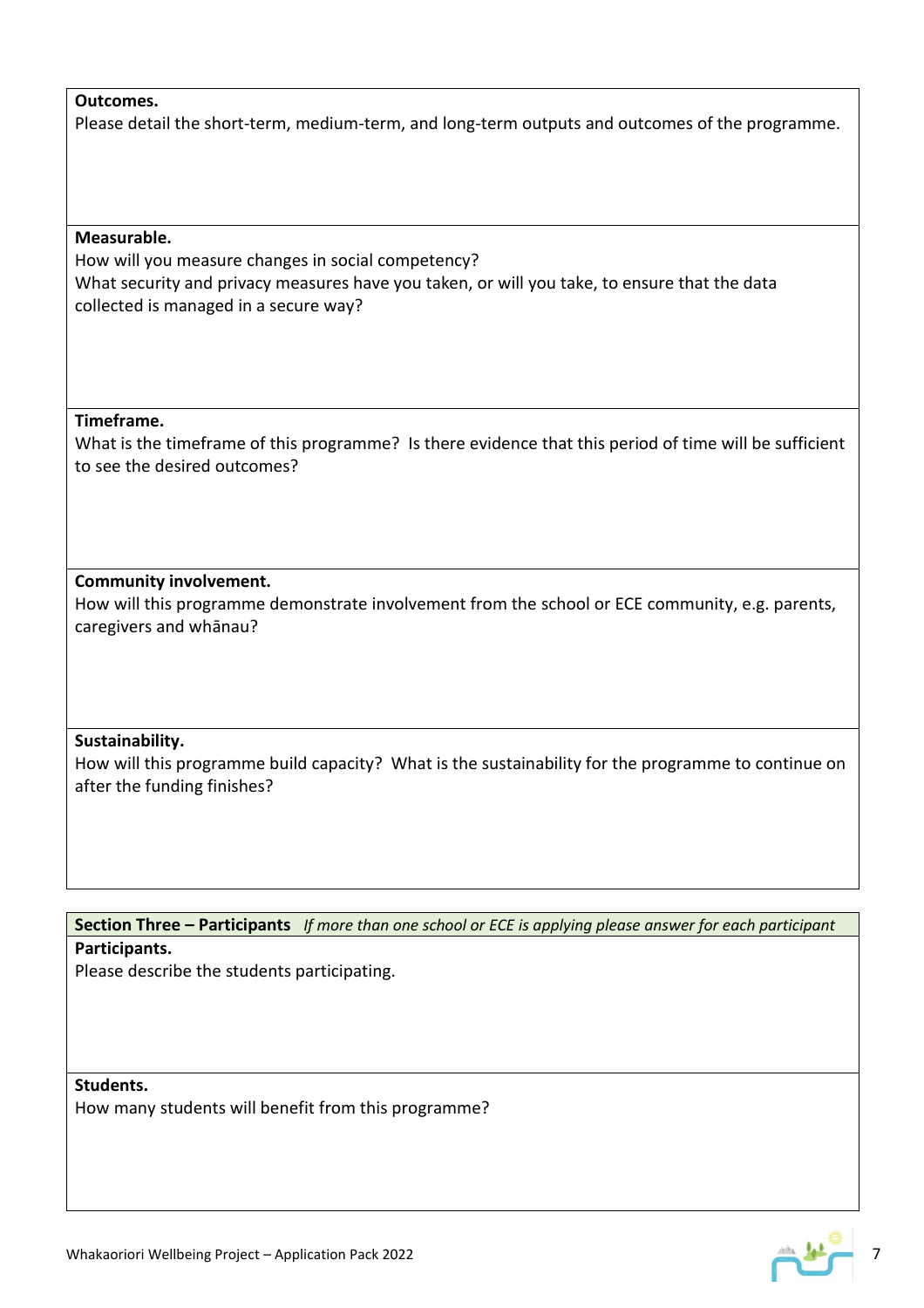#### **Age appropriate.**

How is this programme appropriate for the age groups involved? Does it focus on transitional stages e.g. ECE to school, intermediate to college?

**Māori achievement.**

How will this project improve social competency of Māori students?

#### **Social competence.**

Please provide baseline data on the students' social competence. Indicate what measure you are using and when it was undertaken.

#### **Section Four – Budget**

How much money are you seeking? *Please state if GST inclusive or exclusive.*

**If more than one school or ECE is applying**, please separate the budget for each applicant (if possible).

Please detail the budget and amount you are applying for and what the money will go towards (please note that this grant cannot cover capital costs). If necessary, please attach a quote from the programme provider when returning this application.

An example budget is shown in Appendix One (the Excel template can be provided if requested).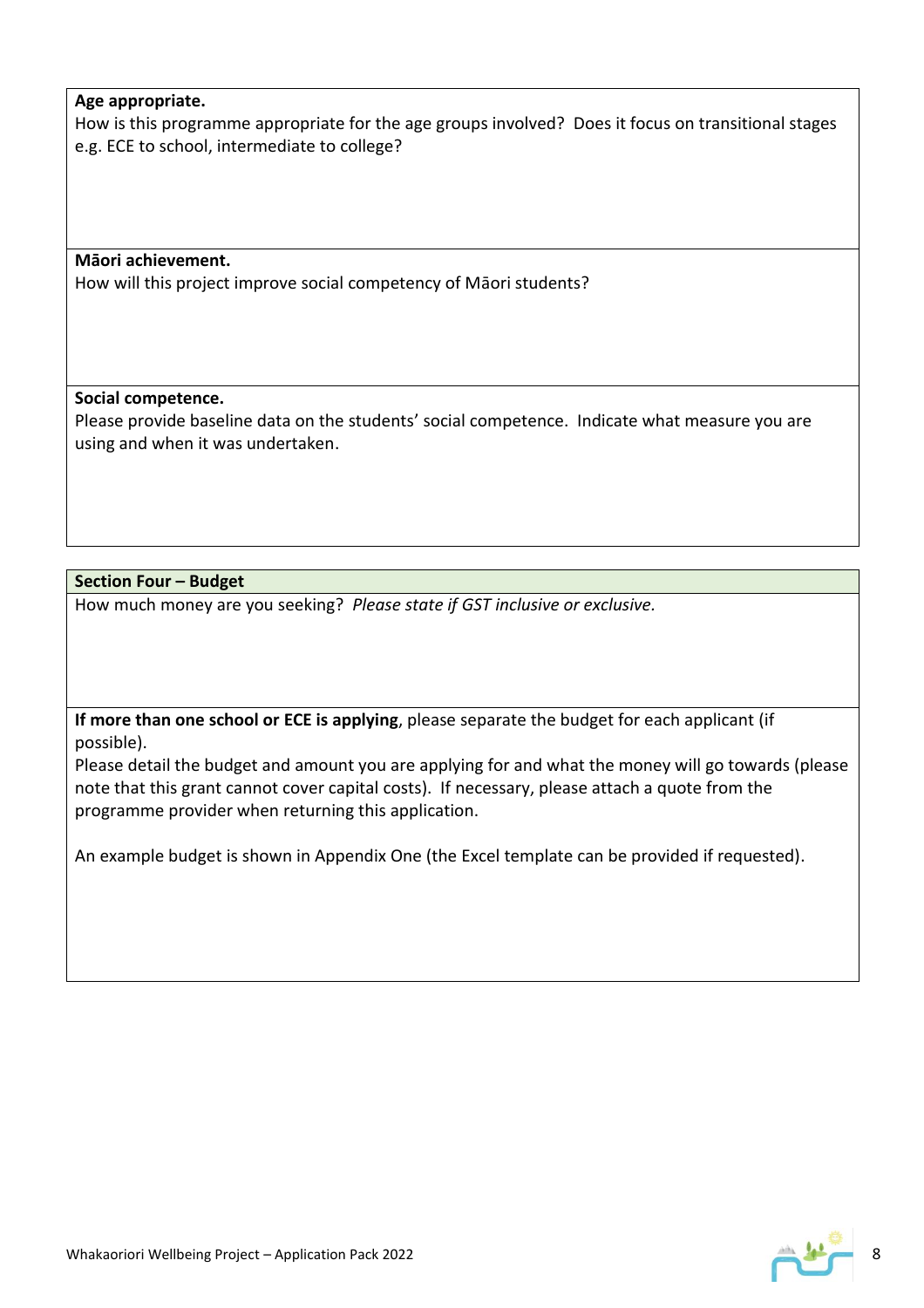## **Declaration**

#### **As representatives of the applicant organisations we agree to the following terms:**

- a) The application has the formal approval of our Board/Committee/Authority and we have the authority of our organisation to sign this declaration and provide the required information; and
- b) our organisation is aware of and complies with the relevant legislative requirements relevant to the services we provide, in particular (but not limited to) the Vulnerable Children Act 2014, Privacy Act 1993, and Health and Safety at Work Act 2015; and
- c) we certify that the information provided in this application is to the best of our knowledge, true and correct in every respect; and
- d) we acknowledge that any decision made by MTLT is final and we accept that reasons for such decisions may not be given, nor will any correspondence be entered into; and
- e) that if this application is successful, the funds awarded will be applied to the purpose as stated in this application and not applied to any other purpose without the express permission of MTLT having first been obtained; and
- f) that evidence of expenditure will be required by MTLT; and we will be required to participate in an evaluation of the programme; and
- g) that MTLT may publish the name of our organisation, a description of our programme, the amount of funds awarded along with any photographic images (with prior approval); and
- h) that MTLT may disclose the applicant's information to any third party it chooses for the purposes of verifying the accuracy of the information in the application, and evaluation and decision making concerning the application.

|            | Name of Applicant One: | Name of Applicant Two: |
|------------|------------------------|------------------------|
|            |                        |                        |
|            | On behalf of:          | On behalf of:          |
|            |                        |                        |
| Email:     |                        |                        |
| Telephone: |                        |                        |
|            |                        |                        |
| Signed:    |                        |                        |
| Date:      |                        |                        |
|            |                        |                        |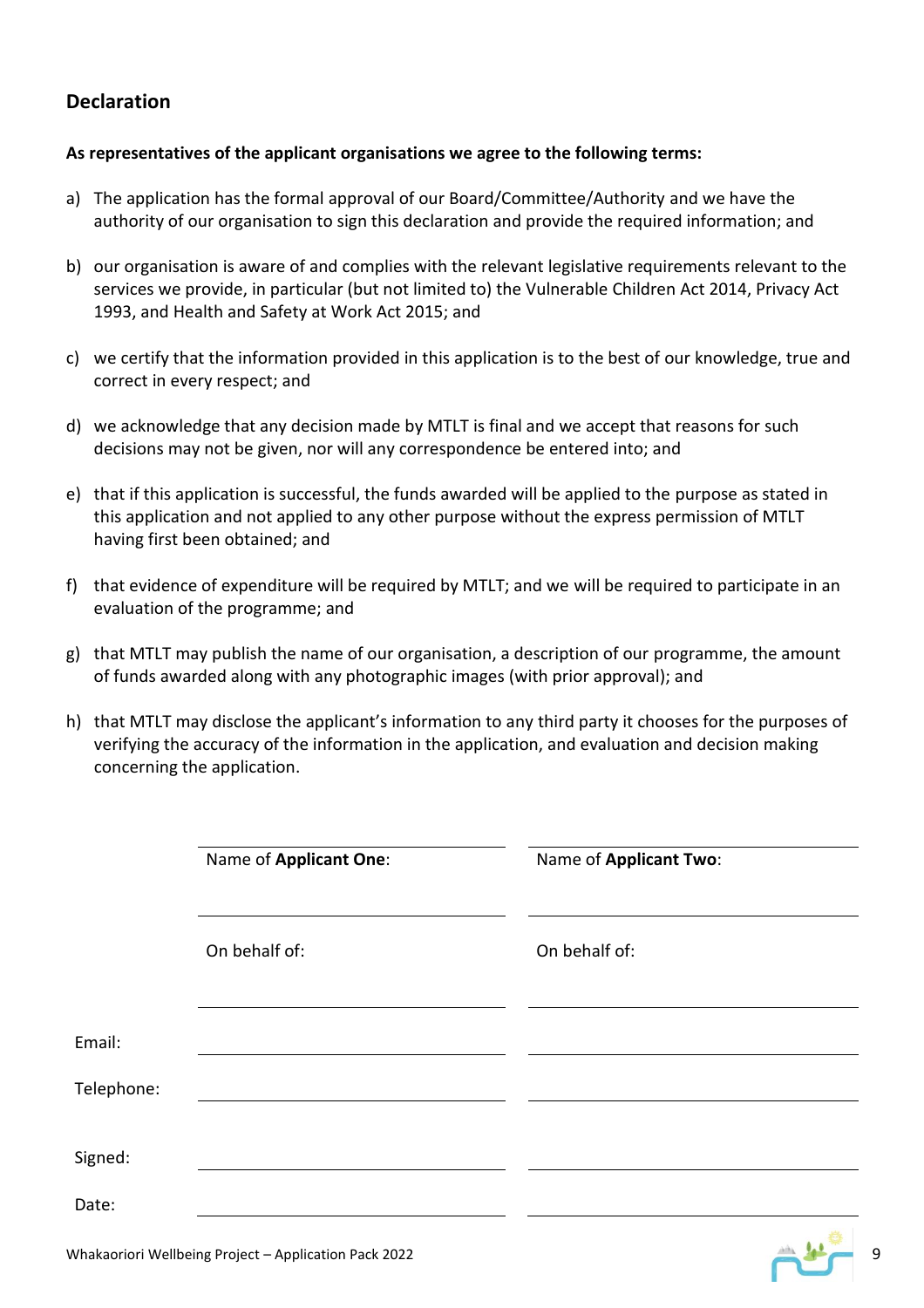|            | Name of Applicant Three: | Name of Applicant Four: |
|------------|--------------------------|-------------------------|
|            |                          |                         |
|            | On behalf of:            | On behalf of:           |
|            |                          |                         |
|            |                          |                         |
| Email:     |                          |                         |
| Telephone: |                          |                         |
|            |                          |                         |
| Signed:    |                          |                         |
| Date:      |                          |                         |
|            |                          |                         |